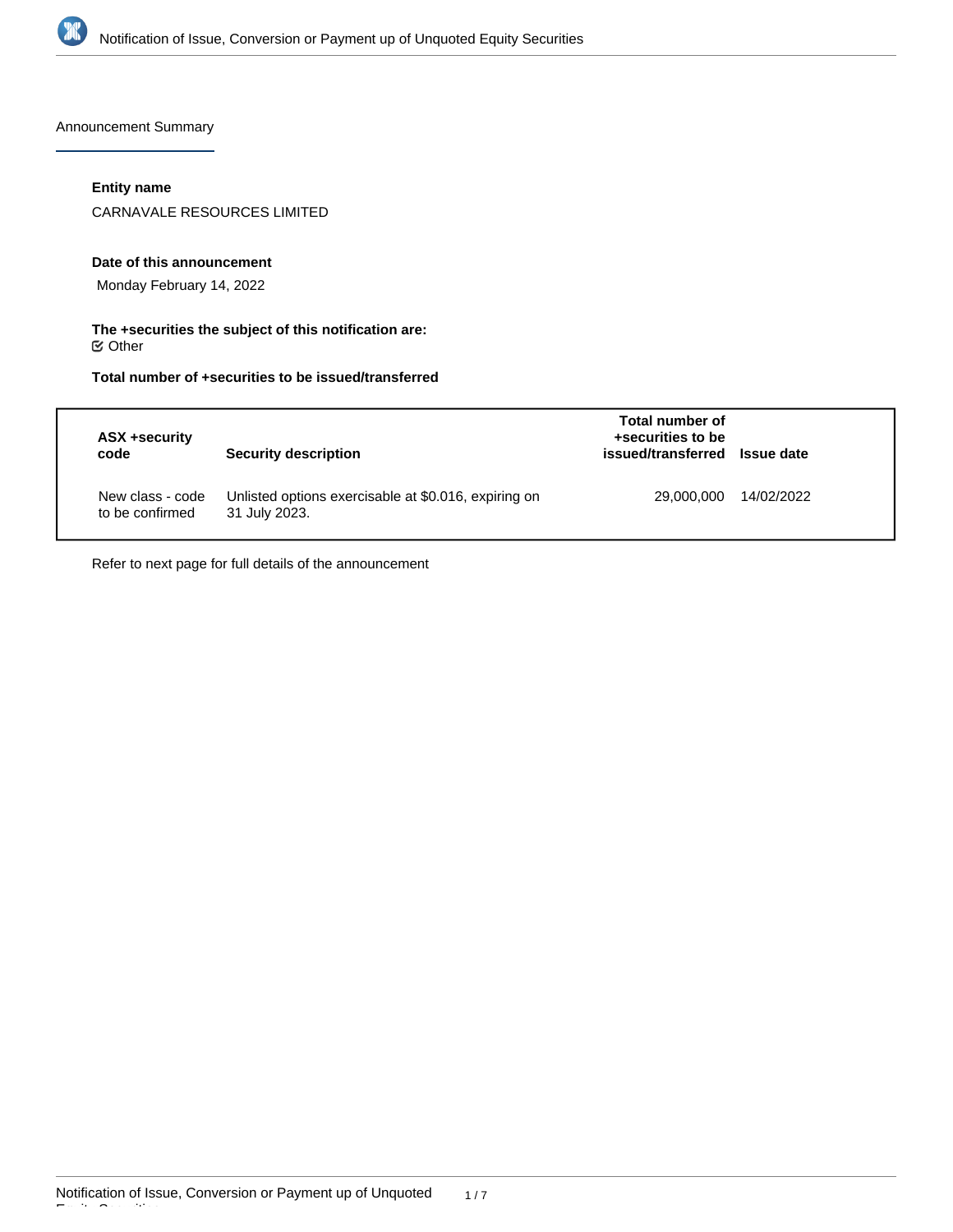

Part 1 - Entity and announcement details

## **1.1 Name of entity**

CARNAVALE RESOURCES LIMITED

We (the entity named above) give notice of the issue, conversion or payment up of the following unquoted +securities.

**1.2 Registered number type**

ACN

**Registration number**

119450243

# **1.3 ASX issuer code**

**CAV** 

## **1.4 The announcement is**

New announcement

## **1.5 Date of this announcement**

14/2/2022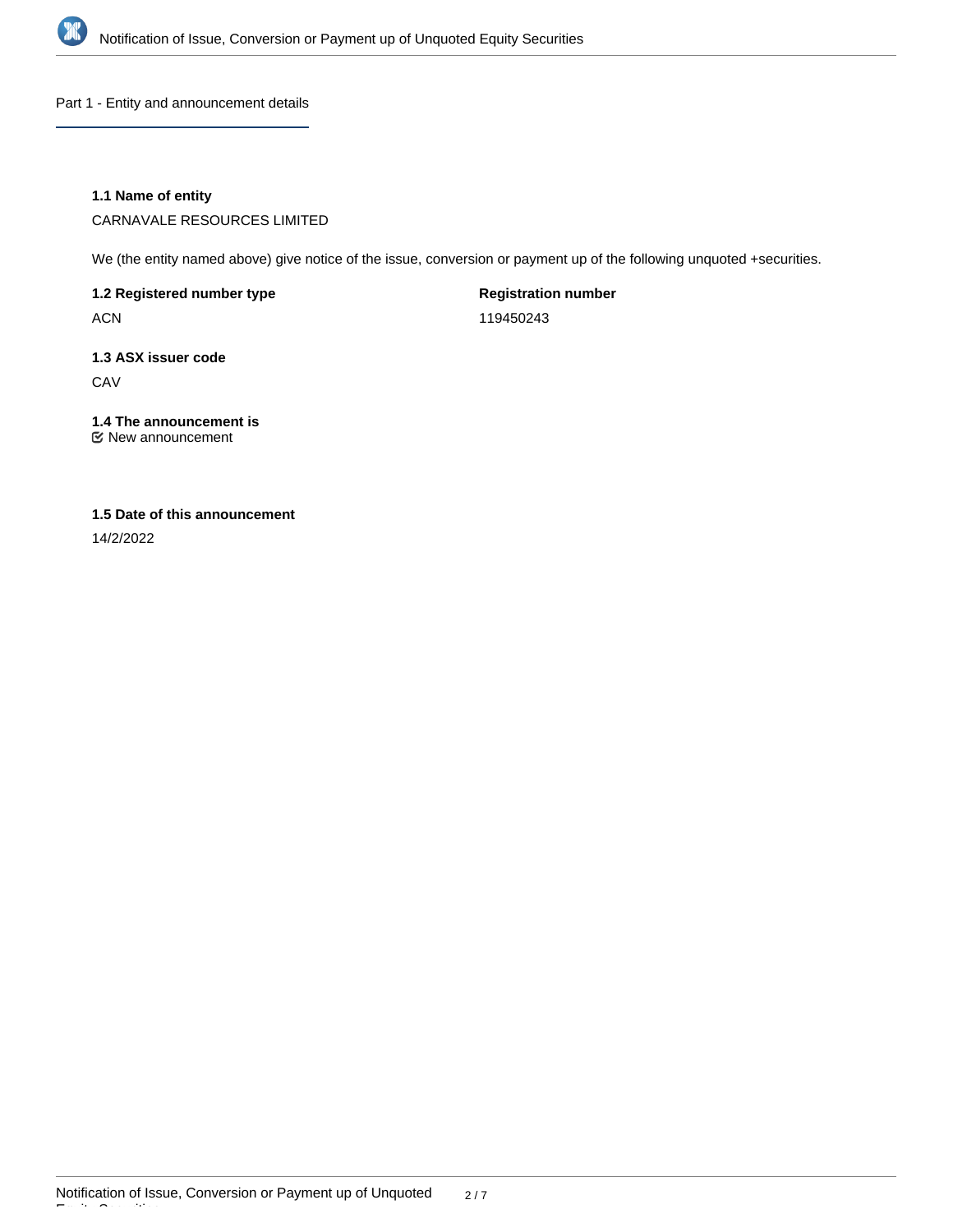

## Part 2 - Issue details

**2.1 The +securities the subject of this notification are:**

Other

## **Please specify**

Issue of unlisted incentive options to technical and administrative staff and consultants.

#### **2.2a This notification is given in relation to an issue of +securities in a class which is not quoted on ASX and which:**

does not have an existing ASX security code ("new class")

Equity Securities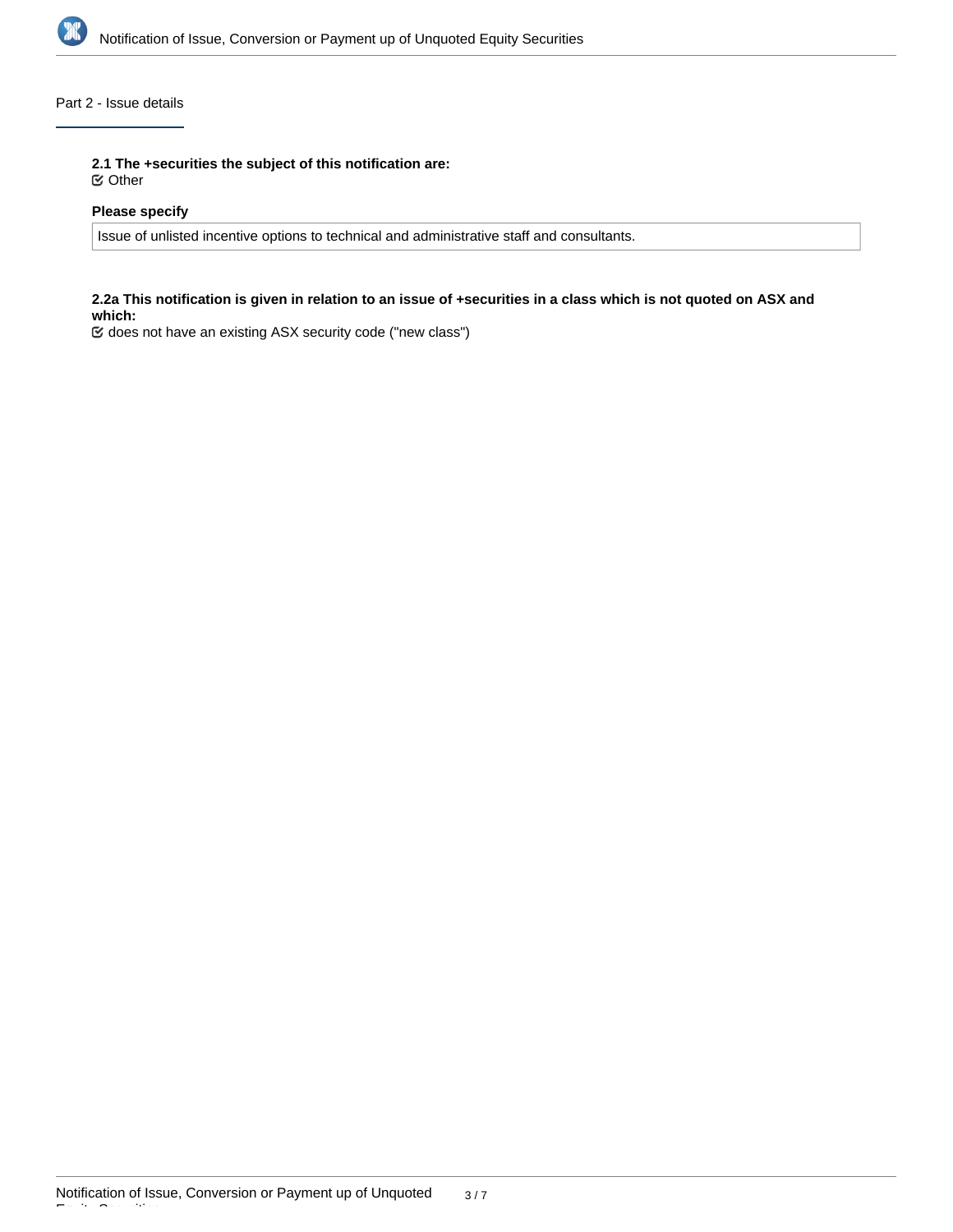

Part 3C - number and type of +securities the subject of this notification (new class) where issue has not previously been notified to ASX

#### in an Appendix 3B

#### **New +securities**

| ASX +security code                                                | +Security description                                                                                         |
|-------------------------------------------------------------------|---------------------------------------------------------------------------------------------------------------|
| New class - code to be confirmed                                  | Unlisted options exercisable at \$0.016, expiring on 31 July<br>2023.                                         |
| +Security type                                                    | <b>ISIN code</b>                                                                                              |
| <b>Options</b>                                                    |                                                                                                               |
| Date the +securities the subject of this notification were issued |                                                                                                               |
| 14/2/2022                                                         |                                                                                                               |
| $\mathfrak{C}$ Yes                                                | Will all the +securities issued in this class rank equally in all respects from their issue date?             |
|                                                                   |                                                                                                               |
|                                                                   |                                                                                                               |
| listing rule 6.1?<br><b>MO</b>                                    | Have you received confirmation from ASX that the terms of the +securities are appropriate and equitable under |

**Please provide a URL link for a document lodged with ASX setting out the material terms of the +securities being issued.**

#### Options Details

**+Security currency** AUD - Australian Dollar **Exercise price** AUD 0.01600000 **Expiry date** 31/7/2023

**Details of the existing class of +security that will be issued upon exercise or conversion of this new class of company option**

**Other** 

Equity Securities

## **Description**

CAV : ORDINARY FULLY PAID

#### **Any other information the entity wishes to provide about the +securities the subject of this notification**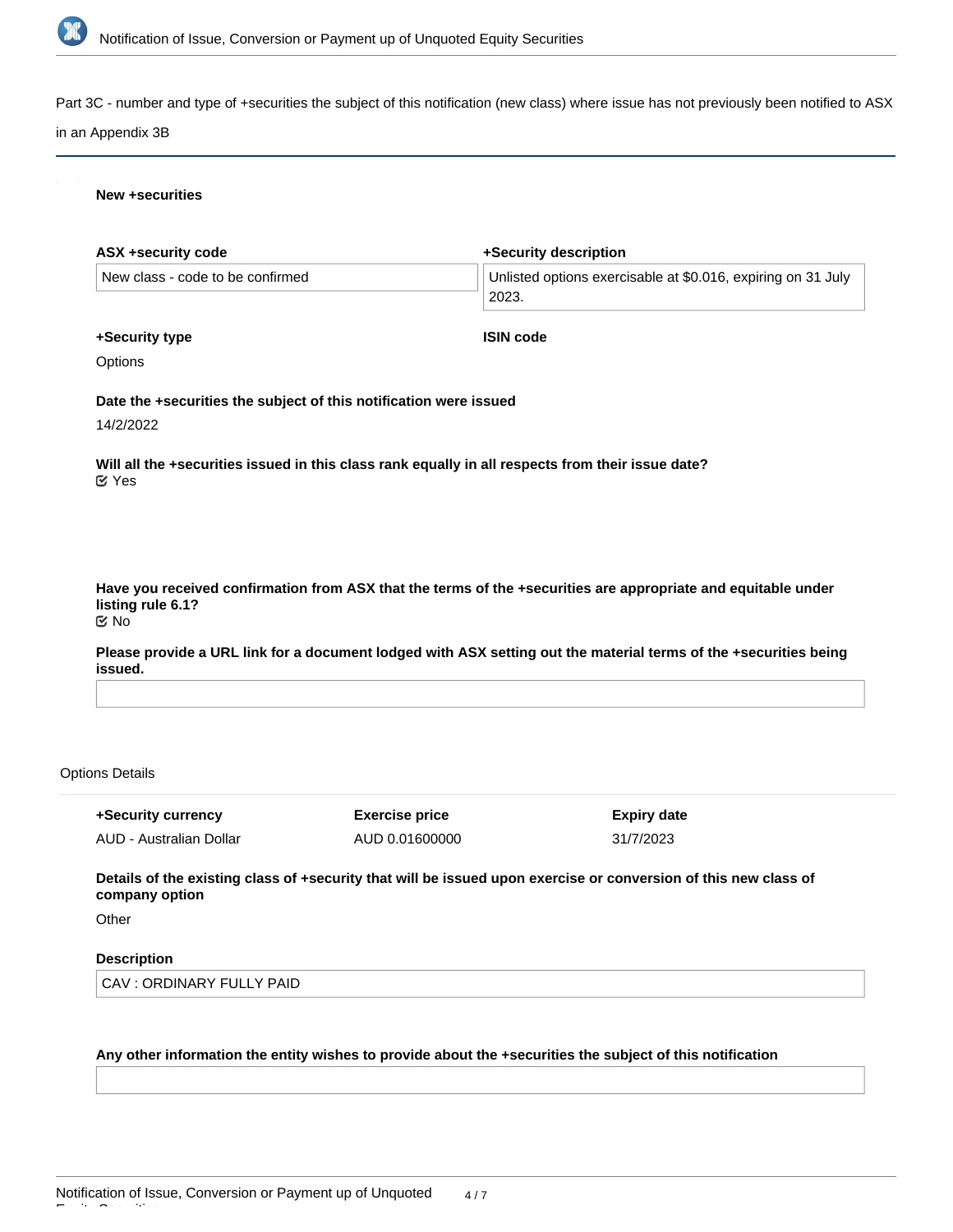

**Please provide any further information needed to understand the circumstances in which you are notifying the issue of these +securities to ASX, including why the issue of the +securities has not been previously announced to the market in an Appendix 3B**

N/A.

Issue details

#### **Number of +securities**

29,000,000

#### **Were the +securities issued for a cash consideration?**

No

## **Please describe the consideration being provided for the +securities**

Nil.

#### **Purpose of the issue**

**Other** 

Equity Securities

## **Additional Details**

Issue of incentive options to technical and administrative staff and consultants.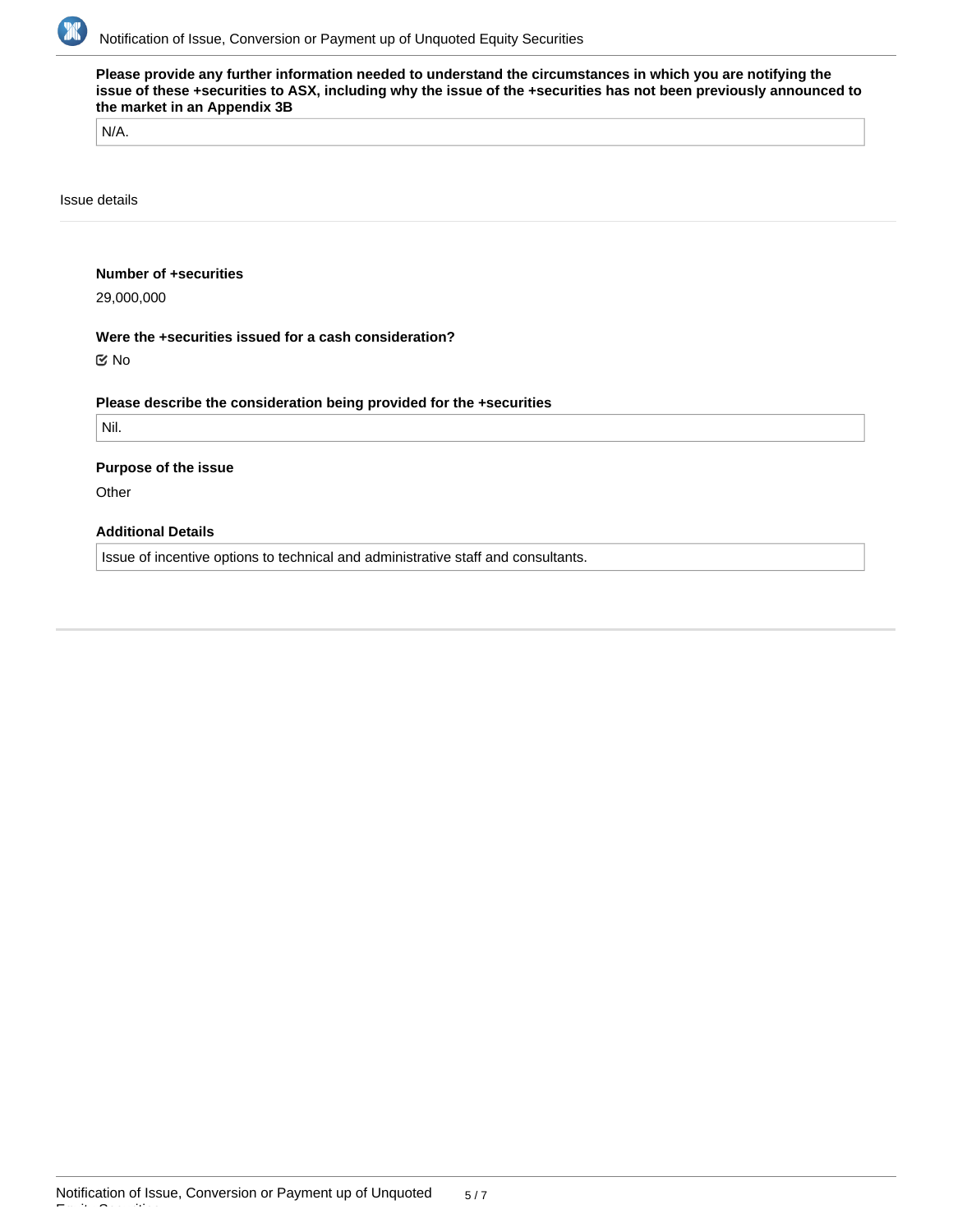

Part 4 - +Securities on issue

**Following the issue, conversion or payment up of the +securities the subject of this application, the +securities of the entity will comprise: (A discrepancy in these figures compared to your own may be due to a matter of timing if there is more than one application for quotation/issuance currently with ASX for processing.) 4.1 Quoted +Securities (Total number of each +class of +securities quoted) ASX +security code and description Total number of +securities on issue** CAV : ORDINARY FULLY PAID 2,478,551,732

**4.2 Unquoted +Securities (Total number of each +class of +securities issued but not quoted on ASX)**

| ASX +security code and description                                                                       | Total number of<br>+securities on issue |
|----------------------------------------------------------------------------------------------------------|-----------------------------------------|
| CAVAA : OPTION EXPIRING 30-NOV-2022 EX \$0.012                                                           | 7,000,000                               |
| CAVAB: OPTION EXPIRING 30-NOV-2023 EX \$0.012                                                            | 70,000,000                              |
| CAVAM: OPTION EXPIRING 31-JUL-2022 EX 1C                                                                 | 165,678,571                             |
| CAVAN: OPTION EXPIRING 31-JUL-2022 EX 1.5C                                                               | 15,000,000                              |
| New class - code to be confirmed : Unlisted options exercisable at \$0.016, expiring on 31<br>July 2023. | 29,000,000                              |

Equity Securities